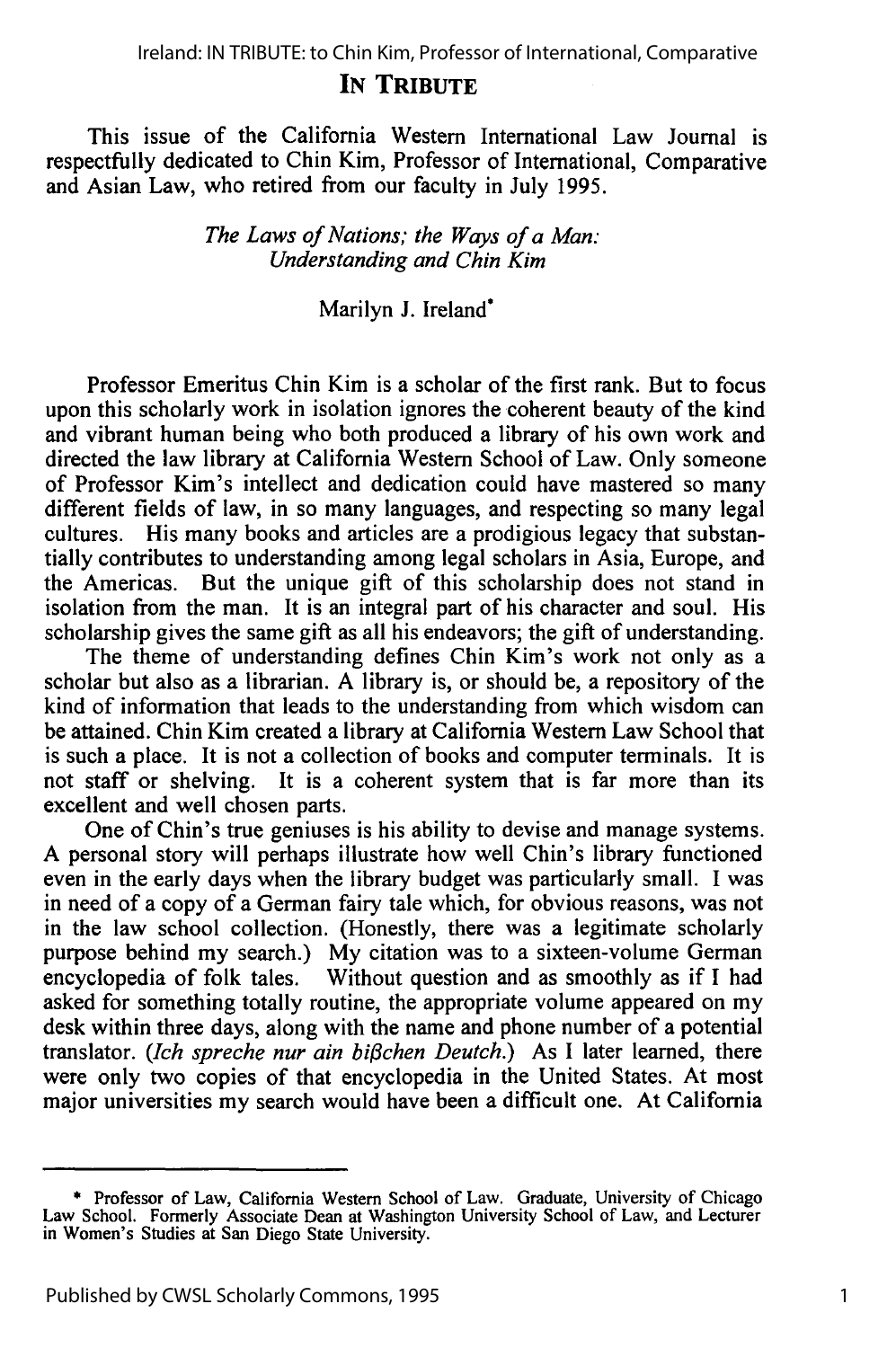California Western International Law Journal, Vol. 26, No. 1 [1995], Art. 2

Western School of Law, Chin designed a library in which the researcher glides to his or her destination.

Chin managed other systemsjust as well; systems of shared understanding among United States and Mexican judges; systems of professionalism and competence among judges in South Korea. Under his management, the Master of Comparative Law program at CWSL seemed to run automatically.

I have just enough experience with MCL programs to know that they inherently run as smoothly and are as easily handled as a cholla cactus, and are only slightly more prickly. Problems abound with protocol among foreign dignitaries. Evaluation of applicants with foreign educational credentials as to their professional and language competence is only slightly easier than judging their motivation. There are also the mundane problems of insuring payment of tuition, of seeing to the safety of foreign students in a strange urban culture, and of doing business with the Immigration and Naturalization Service.

Chin's MCL students always succeeded and most often excelled. They were well recruited and meticulously selected. I often wondered why Chin persisted in the time consuming and financially unrewarding task of almost singlehandedly administering the law school's MCL program. Then I understood. It was just another way for him to spread multi-cultural understanding; something for him to do when not otherwise occupied as a scholar doing exactly the same thing.

Would California Western's faculty be as diverse as it is today without the years of leadership of Chin Kim? He raised his voice for women, for African Americans, and finally, for another Asian on a faculty which, when he joined it, was dominated by one ethnic, gender, and racial group. One can only guess the many contexts in which Chin, over the years, found himself to be "other." He has done very well in the role because he has the ability to empathize beyond his particular experience of race, gender, and ethnicity to see the relevance of every person and every culture's experience. I do regret that I never sat in on Professor Kim's Comparative Law class. That I also missed the chance to audit his Jurisprudence class is a criminal oversight, but other parts of my life intruded on my time. Some things, if you put them off until tomorrow, are lost forever. Still, in a small way I was a student of Professor Kim, for I had the good sense sometimes to listen to him. In the process, I enjoyed observing his mind at work.

Some scholars are hawks; they see their prey and swoop down like the swift bolt from a crossbow, striking their target with a quick and penetrating wit. Others are moles, digging deeper and deeper for the root source of their inquiry.

Chin encircles his conceptual prey from a great distance. When he is sure that there are no outliers, he circles like a wolf pack, capturing the totality of a concept as well as its central core. We live in a swift era which values the drama of the hawk. We live in a conflicted era, which enjoys debating the dirty and simple answers of the mole. Often we would rather not understand, at least not totally.

Chin Kim is honorable in his pursuit of wisdom; he truly does want to understand totally. He is honorable as a teacher and scholar; he truly wants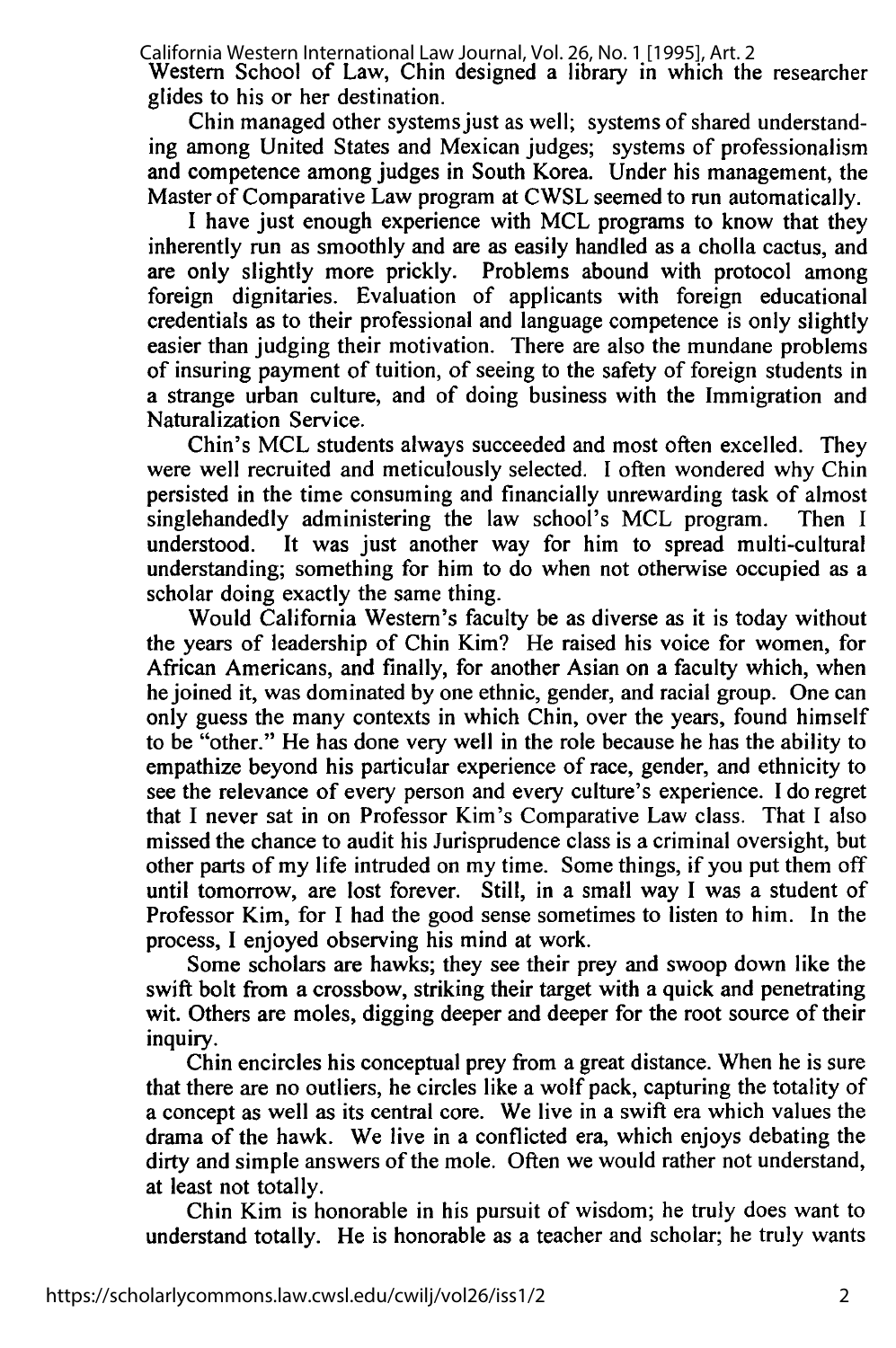to help us follow our own road to understanding. He is wise enough to have Ireland: IN TRIBUTE: to Chin Kim, Professor of International, Comparative searched for understanding wherever he could find it, and persistent enough to have made that search the difficult and exhausting work of a lifetime.

We, Chin's colleagues, celebrate his decision to retire from California Western School of Law with mixed emotions. His routine and daily absence from our lives is a loss that is only partly tempered by our pleasure that he will now have more time, well earned and deserved indeed, to devote to his personal interests.

## *Tribute to Professor Chin Kim*

## Frankie Fook-lun Leung\*

Professor Chin Kim is a scholar and a gentleman in the fullest sense of both designations. As a scholar, he possesses the extremely rare ability to read and research in Chinese, Korean and Japanese materials. His writings on Asian law place him on a first order of serious scholarship.

When he lectured at the University of Hong Kong, School of Law, I received an excellent report about him from my former colleagues at that institution. When he was running the Master's Degree in Comparative Law program at California Western School of Law, he showed genuine concern to his students, most of whom came from civil law countries. He contacted me on many occasions, seeking placement for these foreign graduates in order to acquaint them with American private legal practice. I was honored to have been able to refer them to the appropriate Los Angeles law firms, including our own, where interns were suitably accommodated.

I have been impressed by Professor Kim's prolific writings, on subjects ranging from the death penalty in traditional China to service of process under the Hague Convention. Professor Kim provides an invaluable bridge between American legal culture and those of diverse civil law countries. Asian law presents a mysterious facade to many American juris doctorate candidates. Having taught that subject myself, at both Loyola Law School in Los Angeles, and Stanford University, I have found Professor Kim's articles an indispensable source of reading materials for my law students.

Professor Kim will always be remembered as a doyen on Asian, comparative and international law. His intellectual influences will continue to be felt on more than one continent, to be sure. I can confidently predict that his retirement from California Western School of Law will only open another chapter in his continuing efforts in international and comparative legal scholarship.

<sup>\*</sup> Partner, Lewis, D'Amato, Brisbois & Bisgaard. Formerly an adjunct lecturer at the University of Hong Kong School of Law. Currently an adjunct professor of law at the Loyola Law School and a lecturer at the Stanford University School of Law.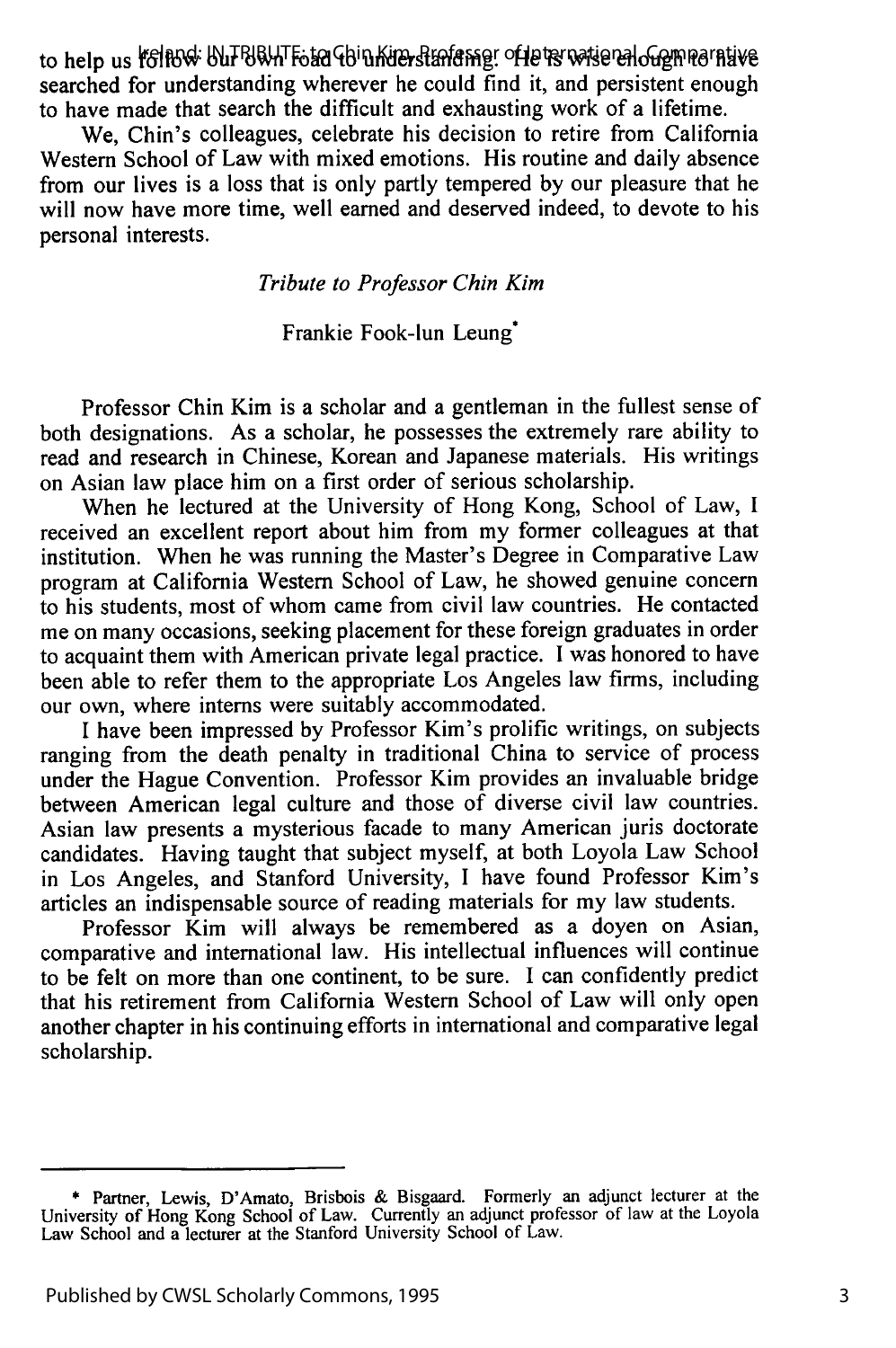## Craig M. Lawson'

I first met Chin Kim in the summer of 1977, when I began a graduate teaching fellowship in the law school at the University of Illinois, Chin's prior posting, where he was an Associate Law Librarian. Chin was introduced to me early that summer as a person I should know. I had expressed an interest in Comparative Law (which I was later to teach), and Chin was Illinois' resident Asian Law scholar and teacher. Someone ushered me into Chin's office, where he climbed out from behind a pile of papers to greet me with a warmth I have still not forgotten. I no longer remember my guide on that early tour of the law school, but I remember Chin's smiling face as if our introduction were yesterday. His manner today is still that warm; whenever we speak by telephone I vividly see his characteristic smile. Toward the end of that summer eighteen years ago in Illinois, I enrolled in the Asian Law seminar which he taught there every year.

I remember Chin for many things from that important year. I remember meetings in his office. The work-in-progress of many projects always seemed to surround him. At any given time, three or four of these projects were usually laid out on his desk and on the shelves by his side. Chin would often draw me into conversation about one of them, leaving me to wonder now what I conceivably had to contribute, given his expertise and my relative ignorance. Like the great teacher he was, he always left me feeling that those conversations meant as much to him as they did to me, though I realize today how much more significant the flow must have been from him to me, and how much less I must have returned.

I remember how much I learned in that seminar, which for me was a Western-educated lawyer's first exposure to the vast differences between Eastern and Western legal thought. In Chin's seminar those differences appeared to be vast, yet manageable. We began with a careful attempt to be faithful to the spirit of Eastern legal system, and hence began with what was genuinely characteristic of Asian legal thought, and therefore genuinely different from law in the West. We finished with the confident knowledge that a Western lawyer could nonetheless understand Asian law, different as it might be. If this was sometimes a struggle, it was a worthy one. In this struggle Chin was a supportive teacher, and a fine one. At the end of that seminar, Chin offered to work further with me on my paper to turn it into something publishable. I accepted his offer, and that paper became my first professional academic publication.'

And finally I remember from the first year in our long friendship one occasion when Chin invited my wife and me, with one or two other

**<sup>\*</sup>** Professor of Law, University of Nebraska College of Law. A.B., 1970, Yale University; J.D., 1974, University of California Hastings College of the Law; admitted to the California Bar, 1974.

**<sup>1.</sup>** Kim & Lawson, *The Law of the Subtle Mind: The Traditional Japanese Conception of Law,* 28 INT'L & COMP. L.Q. 491 (1979).